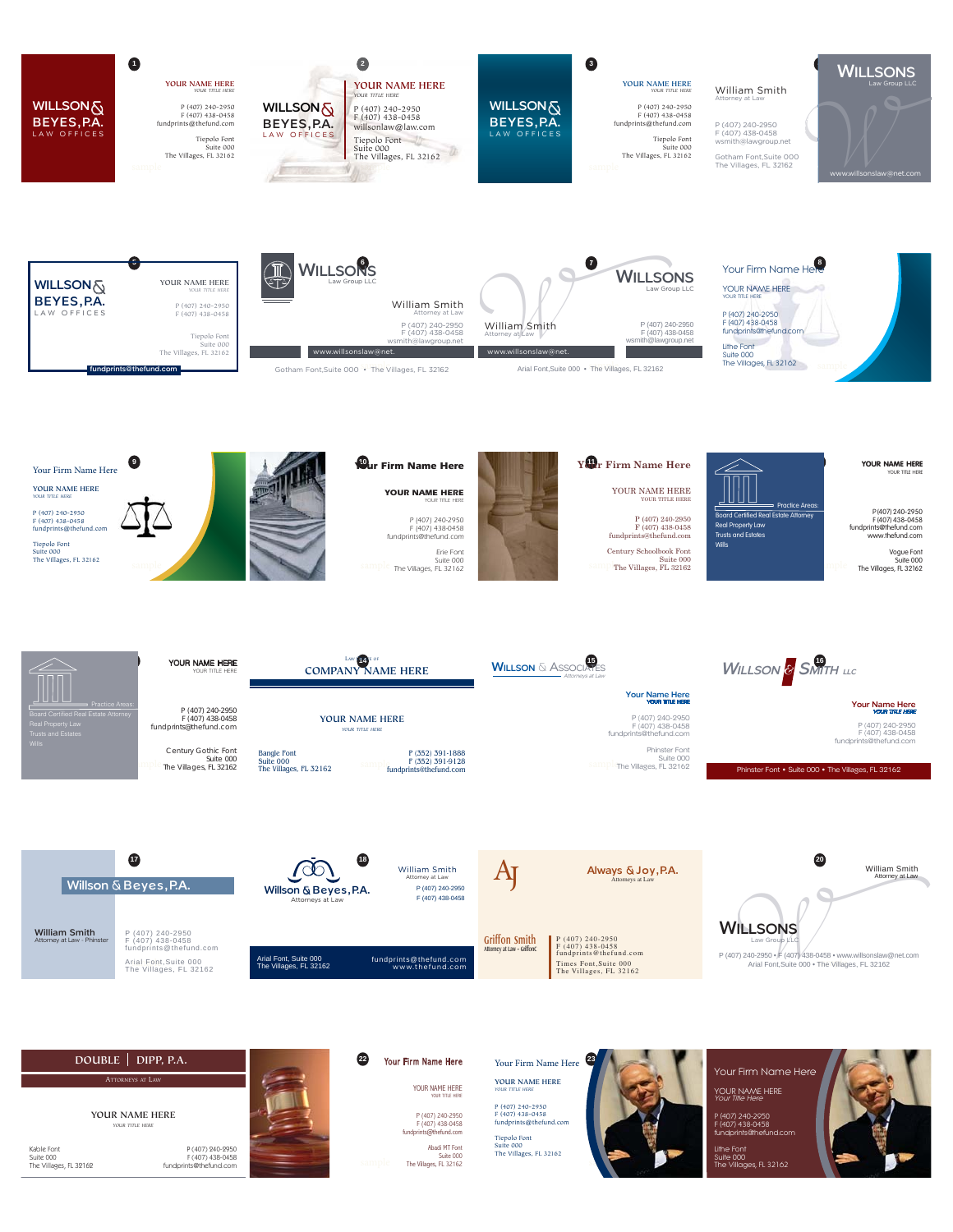

Switzerland Font

Suite 000 The Villages, FL 32162



Tahoma Font Suite 000 The Villages, FL 32162



P (407) 240-2950 F (407) 438-0458 fundprints@thefund.com

Switzerland Narrow Font Suite 000 The Villages, FL 32162

Timeless Font Suite 000 The Villages, FL 32162



P (407) 240-2950 F (407) 438-0458 fundprints@thefund.com

www.thefund.com

Timeless Font, Suite 000 The Villages, FL 32162

**YOUR NAME HERE** *YOUR TITLE HERE*

sample fundprints@thefund.com www.thefund.com

H

P (407) 240-2950 F (407) 438-0458

**48** L- O

Y F  $\overline{N}$